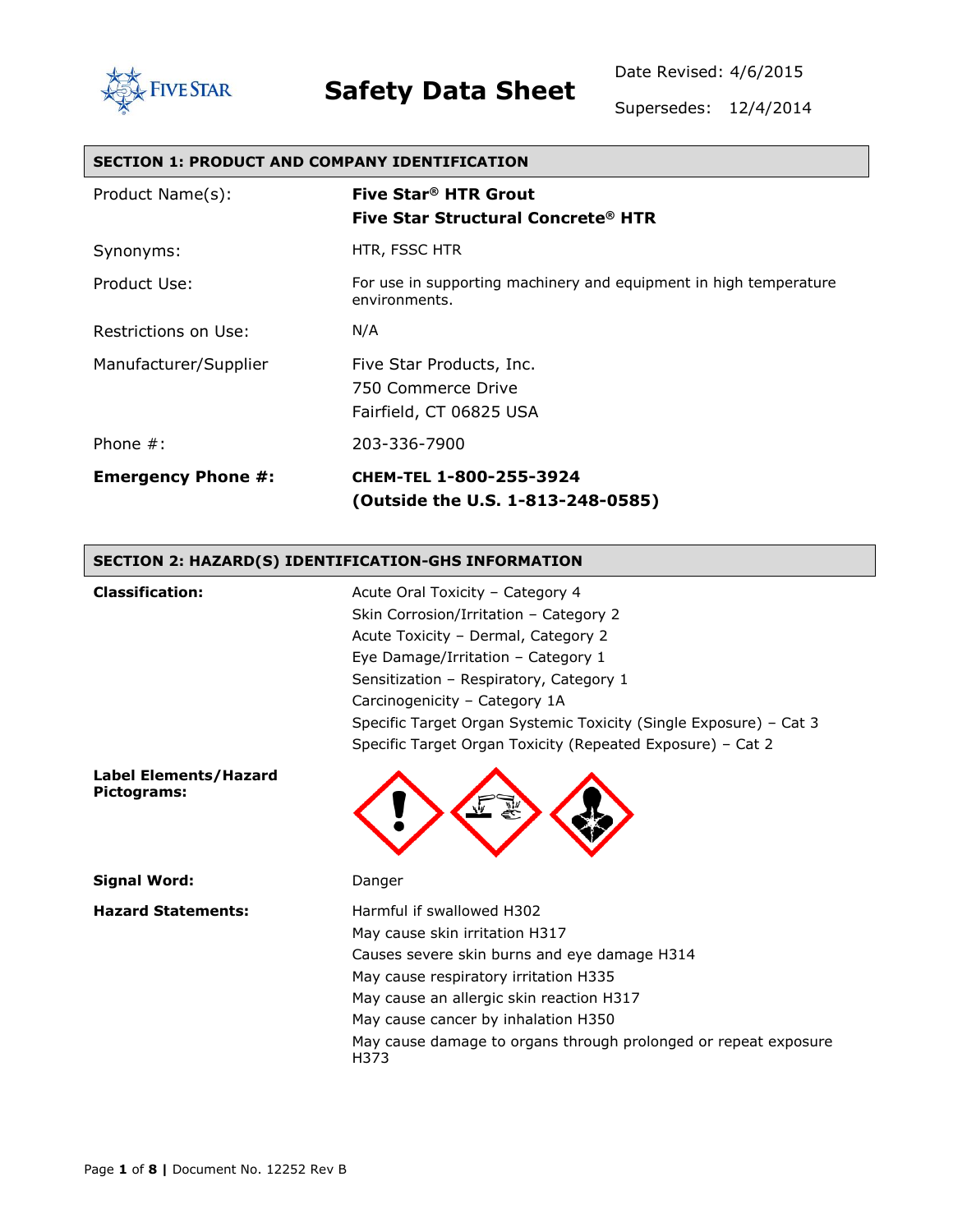

Date Revised: 4/6/2015

Supersedes: 12/4/2014

| <b>Precautionary</b><br><b>Statements/Prevention:</b> | Do not breathe dust, fume, gas, mist, vapors, or spray, P260.<br>Wash thoroughly after handling, P264.<br>Do not eat, drink or smoke when using this product, P270. |
|-------------------------------------------------------|---------------------------------------------------------------------------------------------------------------------------------------------------------------------|
|                                                       | Contaminated work clothing should not be allowed out of the workplace,<br>P272.                                                                                     |
|                                                       | Wear protective gloves, protective clothing, eye protection and face<br>protection, P280.                                                                           |
|                                                       | Wear respiratory protection, P284.                                                                                                                                  |
| <b>Response:</b>                                      | If swallowed: Rinse mouth. Do NOT induce vomiting, P330, P331.                                                                                                      |
|                                                       | If on skin (or hair): Take off immediately all contaminated clothing.<br>Rinse skin with water/shower, P361, P353.                                                  |
|                                                       | If inhaled: Remove person to fresh air and keep comfortable for<br>breathing, P340.                                                                                 |
|                                                       | If in eyes: Rinse cautiously with water for several minutes, P351.<br>Remove contact lenses, if present and easy to do. Continue rinsing,<br>P338.                  |
|                                                       | Immediately call a poison center or doctor, P310.                                                                                                                   |
|                                                       | If skin irritation or rash occurs, P333: Get medical advice/attention,<br>P313.                                                                                     |
|                                                       | If experiencing respiratory symptoms, P342: Call a poison center or<br>doctor, P310. Wash contaminated clothing before reuse, P363.                                 |
| Storage:                                              | Store locked up.                                                                                                                                                    |
| <b>Disposal:</b>                                      | Dispose of contents/container in accordance with applicable regional,<br>national, and local laws and regulations.                                                  |
| <b>Hazards Not Otherwise</b><br><b>Classified:</b>    | Not applicable                                                                                                                                                      |

| <b>SECTION 3: COMPOSITION/INFORMATION ON INGREDIENTS</b> |                                 |            |         |
|----------------------------------------------------------|---------------------------------|------------|---------|
| <b>Hazardous</b><br>Ingredient(s)                        | Common<br>Name/Synonyms         | CAS No.    | % wt/wt |
| <b>Hydraulic Cement</b>                                  | n/a                             | 65997-16-2 | 45-60   |
| Quartz                                                   | Silicon Dioxide, Silica<br>Sand | 14808-60-7 | 40-55   |

### **SECTION 4: FIRST AID MEASURES**

**Inhalation:** If inhaled: Remove person to fresh air and keep comfortable for breathing.

If experiencing respiratory symptoms call poison center or doctor.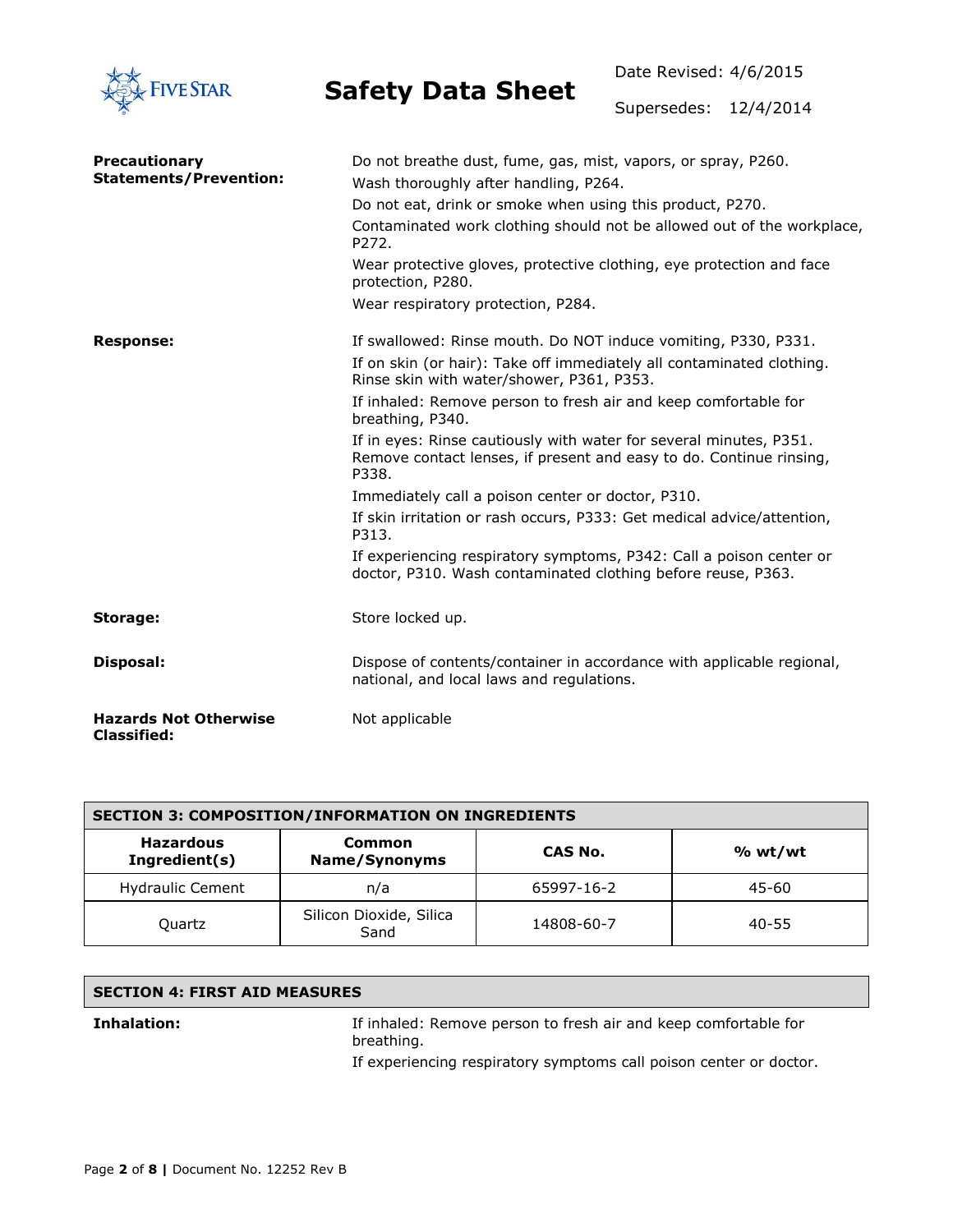| <b>FIVE STAR</b>           | <b>Safety Data Sheet</b>                                                                                                                                                                                                                                | Date Revised: 4/6/2015 |  |
|----------------------------|---------------------------------------------------------------------------------------------------------------------------------------------------------------------------------------------------------------------------------------------------------|------------------------|--|
|                            |                                                                                                                                                                                                                                                         | Supersedes: 12/4/2014  |  |
| Eye Contact:               | If in eyes: Rinse cautiously with water for at least 30 minutes. Remove<br>contact lenses, if present and easy to do. Continue rinsing.<br>Immediately call a poison center or doctor.                                                                  |                        |  |
| <b>Skin Contact:</b>       | If on skin (or hair): Take off immediately all contaminated clothing.<br>Rinse skin with water/shower for at least 15 minutes. Immediately call<br>a poison center or doctor if irritation develops. Wash contaminated<br>clothing before reuse.        |                        |  |
| Ingestion:                 | If swallowed: Rinse mouth. Do NOT induce vomiting. Immediately call<br>a poison center or doctor. If vomiting occurs naturally, have victim lean<br>forward to reduce the risk of aspiration. Never give anything by mouth<br>to an unconscious person. |                        |  |
| <b>General Advice:</b>     | In case of accident or if you feel unwell, seek medical advice<br>immediately (show the label or SDS where possible).                                                                                                                                   |                        |  |
| <b>Note to Physicians:</b> | Symptoms may not appear immediately. Treat symptomatically.                                                                                                                                                                                             |                        |  |

| <b>SECTION 5: FIRE-FIGHTING MEASURES</b>                 |                                                                                                                                                                                                                                                                       |  |
|----------------------------------------------------------|-----------------------------------------------------------------------------------------------------------------------------------------------------------------------------------------------------------------------------------------------------------------------|--|
| <b>Flammability and Explosion</b><br><b>Information:</b> | Not flammable or combustible by OSHA/WHMIS criteria.                                                                                                                                                                                                                  |  |
| <b>Sensitivity to Mechanical</b><br>Impact:              | This material is not sensitive to mechanical impact.                                                                                                                                                                                                                  |  |
| <b>Sensitivity to Static</b><br>Discharge:               | This material is sensitive to static discharge at temperatures at or<br>above the flash point.                                                                                                                                                                        |  |
| <b>MEANS OF EXTINCTION</b>                               |                                                                                                                                                                                                                                                                       |  |
| <b>Suitable Extinguishing Media:</b>                     | Small Fire: Dry chemical, CO2, or water spray.<br>Large Fire: Dry chemical, CO2, alcohol-resistant foam or water spray.<br>Move containers from fire area if you can do it without risk. Dike fire-<br>control water for later disposal; do not scatter the material. |  |
| <b>Unsuitable Extinguishing</b><br>Media:                | Not available.                                                                                                                                                                                                                                                        |  |
| <b>Product of Combustion:</b>                            | Non-combustible                                                                                                                                                                                                                                                       |  |
| <b>Protection of Firefighters:</b>                       | As in any fire, wear self-contained breathing apparatus pressure-<br>demand, MSHA/NIOSH (approved or equivalent) and full protective<br>gear.                                                                                                                         |  |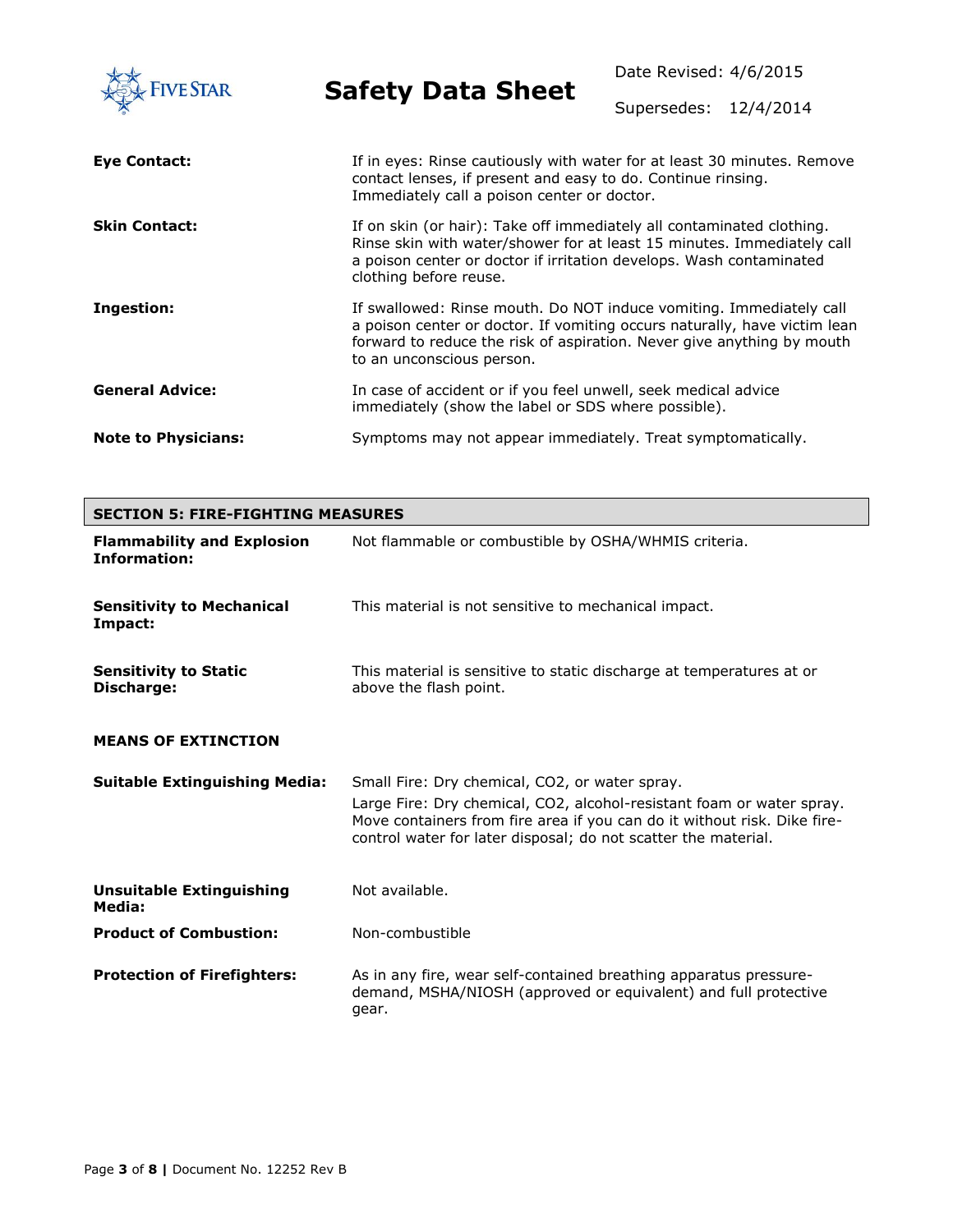

Date Revised: 4/6/2015

Supersedes: 12/4/2014

### **SECTION 6: ACCIDENTAL RELEASE MEASURES**

| <b>Emergency Procedures:</b>      | Use personal protective equipment. Ensure adequate ventilation. Keep<br>people from spill. Avoid dust formation.                                      |
|-----------------------------------|-------------------------------------------------------------------------------------------------------------------------------------------------------|
| <b>Personal Precautions:</b>      | Avoid inhalation of dust. Do not get into eyes, on skin, or clothing.                                                                                 |
| <b>Environmental Precautions:</b> | The environmental impact of this product has not been fully<br>investigated.                                                                          |
| <b>Methods for Containment:</b>   | Cover powder spill with plastic sheet or tarp to minimize spreading.<br>Collect this material into a disposal container by sucking or sweeping<br>up. |
| <b>Methods for Cleanup:</b>       | Pick up and transfer to properly labeled containers.                                                                                                  |
| <b>Other Information:</b>         | See Section 13 for disposal considerations.                                                                                                           |

| <b>SECTION 7: HANDLING AND STORAGE</b> |                                                                                                                                                                                                  |  |
|----------------------------------------|--------------------------------------------------------------------------------------------------------------------------------------------------------------------------------------------------|--|
| Handling:                              | Wear personal protective equipment. Ensure adequate ventilation.<br>Avoid dust formation. Do not breathe dust. Prevent contact with skin,<br>eyes, and clothing. Wash thoroughly after handling. |  |
| Storage:                               | Keep containers tightly closed in a cool, dry, and well-ventilated place.<br>Store locked up.                                                                                                    |  |

#### **SECTION 8: EXPOSURE CONTROLS/PERSONAL PROTECTION**

#### **Exposure Guidelines**

| Component               | CAS No.    | <b>ACGIH TLV</b>                                                                                                             | <b>OSHA PEL</b>                                                                                                                                                                                                                          |
|-------------------------|------------|------------------------------------------------------------------------------------------------------------------------------|------------------------------------------------------------------------------------------------------------------------------------------------------------------------------------------------------------------------------------------|
| <b>Hydraulic Cement</b> | 65997-15-1 | TWA: $1 \text{mg/m}^3$<br>particulate matter<br>containing no asbestos<br>and <1% crystalline<br>silica, respirable fraction | TWA: $15 \text{ mg/m}^3$ total dust<br>TWA: 5 mg/m <sup>3</sup> respirable<br>fraction (vacated) TWA: 10<br>$mg/m3$ total<br>dust<br>(vacated) TWA: $5 \text{ mg/m}^3$<br>respirable fraction<br>TWA: 50 mppcf <1%<br>Crystalline silica |
| Quartz                  | 14808-60-7 | TWA: $0.025mg/m3$<br>respirable fraction                                                                                     | 30/(%SiO2+2) mg/m <sup>3</sup> TWA,<br>Total Dust; 250/% SiO2+5)<br>mppcf TWA, respirable fraction;<br>10/(%SiO2+2) mg/m <sup>3</sup> TWA,<br>respirable<br>TWA: $0.1 \text{ mg/m}^3$ (vacated)                                          |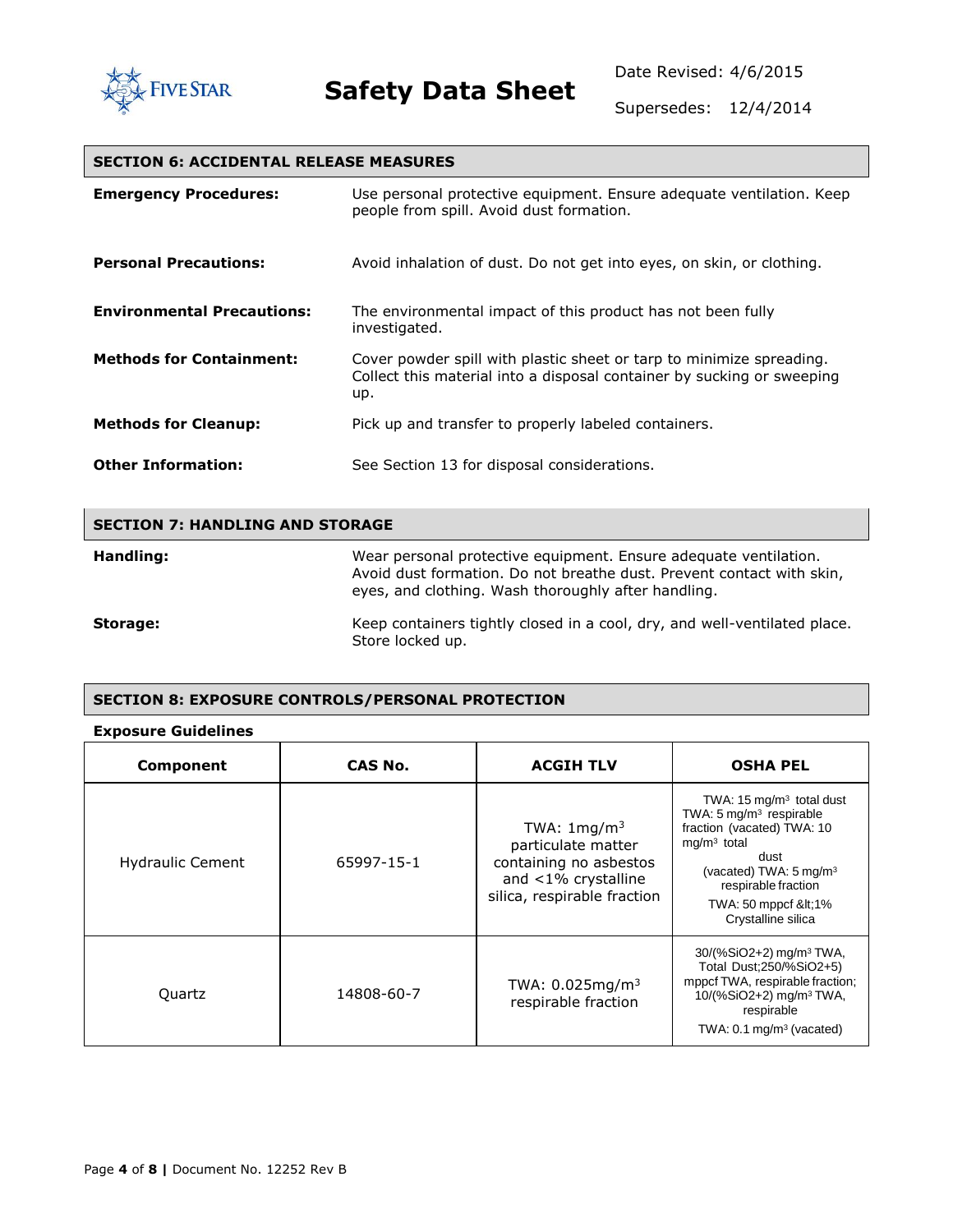

| PEL: Permissible Exposure Limit | TLV: Threshold Limit Value |
|---------------------------------|----------------------------|
|---------------------------------|----------------------------|

**Engineering Controls:** Not normally required.

### **PERSONAL PROTECTIVE EQUIPMENT (PPE)**

| <b>Eye/Face Protection:</b>                      | Tightly fitting safety goggles                                                                                                                                                                                                                                                                                                       |
|--------------------------------------------------|--------------------------------------------------------------------------------------------------------------------------------------------------------------------------------------------------------------------------------------------------------------------------------------------------------------------------------------|
| <b>Hand Protection:</b>                          | Impervious gloves. Impervious clothing.                                                                                                                                                                                                                                                                                              |
| <b>Skin and Body Protection:</b>                 | Impervious gloves. Impervious clothing.                                                                                                                                                                                                                                                                                              |
| <b>Respiratory Protection:</b>                   | If exposure limits are exceeded or irritation is experienced,<br>NIOSH/MSHA approved respiratory protection should be worn. Positive-<br>pressure supplied air respirators may be required for high airborne<br>contaminant concentrations. Respiratory protection must be provided<br>in accordance with current local regulations. |
| <b>General Hygiene</b><br><b>Considerations:</b> | Handle according to established industrial hygiene and safety practices.                                                                                                                                                                                                                                                             |

| <b>SECTION 9: PHYSICAL AND CHEMICAL PROPERTIES</b> |                            |  |
|----------------------------------------------------|----------------------------|--|
| <b>Appearance:</b>                                 | Finely ground solid powder |  |
| Color:                                             | Tan to Gray                |  |
| Odor:                                              | None                       |  |
| <b>Odor Threshold:</b>                             | None                       |  |
| <b>Physical State:</b>                             | Solid, powder              |  |
| pH:                                                | 12 when mixed with water   |  |
| <b>Melting Point / Freezing Point:</b>             | n/a                        |  |
| <b>Initial Boiling Point:</b>                      | n/a                        |  |
| <b>Boiling Point:</b>                              | n/a                        |  |
| <b>Flash Point:</b>                                | n/a                        |  |
| <b>Evaporation Rate:</b>                           | n/a                        |  |
| Flammability (solid, gas):                         | n/a                        |  |
| <b>Lower Flammability Limit:</b>                   | n/a                        |  |
| <b>Upper Flammability Limit:</b>                   | n/a                        |  |
| <b>Vapor Pressure:</b>                             | n/a                        |  |
| <b>Vapor Density:</b>                              | n/a                        |  |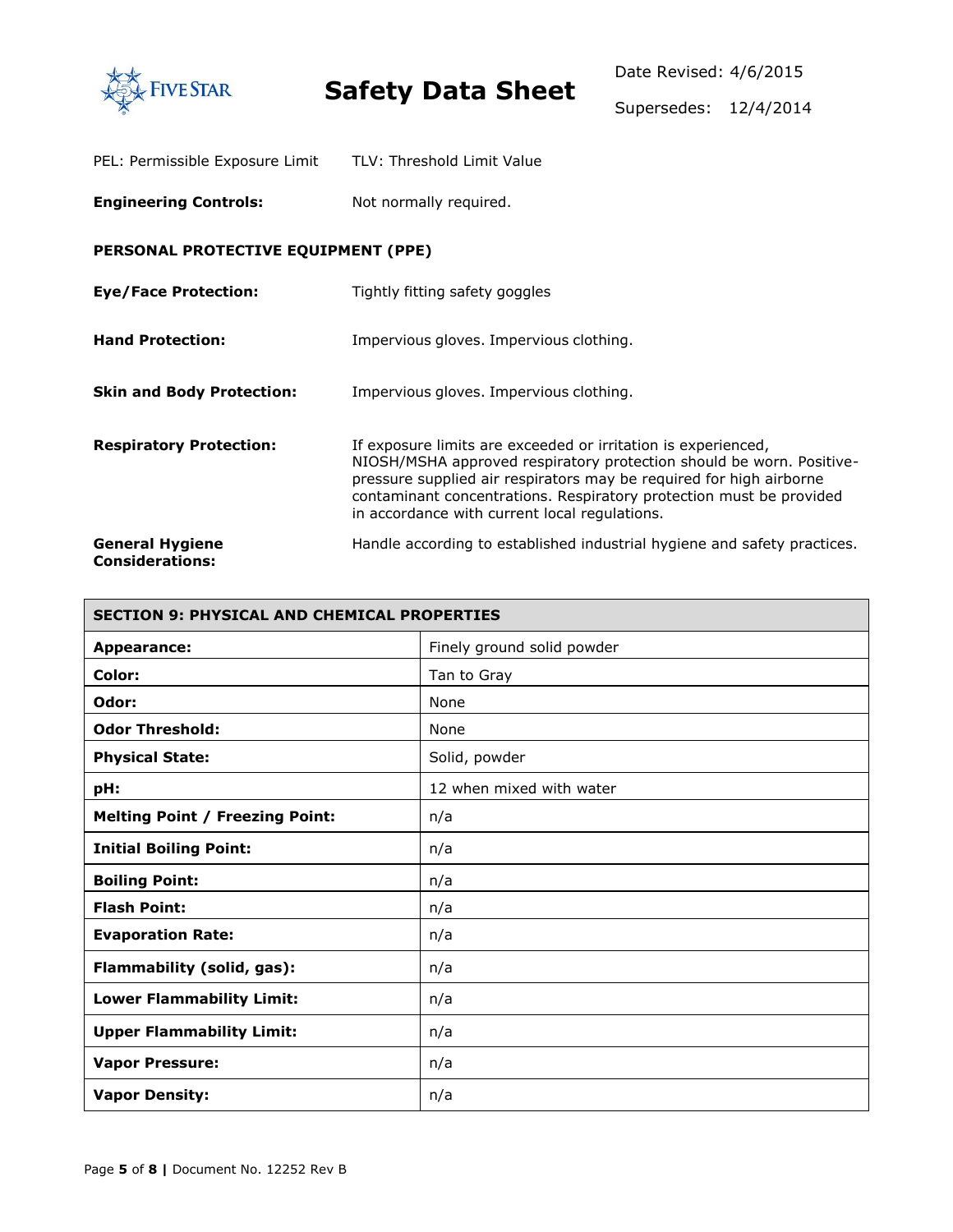

Date Revised: 4/6/2015

Supersedes: 12/4/2014

| <b>Relative Density:</b>                       | n/a        |
|------------------------------------------------|------------|
| Solubility:                                    | Negligible |
| <b>Partition Coefficient: n-Octanol/Water:</b> | n/a        |
| <b>Auto-ignition Temperature:</b>              | n/a        |
| <b>Decomposition Temperature:</b>              | n/a        |
| <b>Viscosity:</b>                              | n/a        |
| Percent Volatile, wt.%:                        | n/a        |
| VOC Content, wt.%:                             | n/a        |
| <b>Density:</b>                                | n/a        |
| <b>Coefficient of Water/Oil Distribution:</b>  | n/a        |

| <b>SECTION 10: STABILITY AND REACTIVITY</b>          |                                                               |  |  |
|------------------------------------------------------|---------------------------------------------------------------|--|--|
| <b>Chemical Stability:</b>                           | Stable under recommended storage conditions.                  |  |  |
| <b>Possibility of Hazardous</b><br><b>Reactions:</b> | None under normal processing.                                 |  |  |
| <b>Conditions to Avoid:</b>                          | Exposure to water - product may harden on contact with water. |  |  |
| <b>Incompatible Materials:</b>                       | Strong acids.                                                 |  |  |

### **SECTION 11: TOXICOLOGICAL INFORMATION**

Information on likely routes of exposure.

| <b>Product information:</b>   |                                                                   |
|-------------------------------|-------------------------------------------------------------------|
| Inhalation:                   | Irritating to respiratory system. Irritating to mucous membranes. |
| Eye contact:                  | Risk of serious damage to eyes.                                   |
| <b>Skin contact:</b>          | Irritating to skin. May cause allergic skin reaction              |
| Ingestion:                    | Harmful if swallowed.                                             |
| <b>Component information:</b> |                                                                   |

Chemical Name: Quartz LD50 Oral: 500 mg/kg (Rat) ACGIH: A2 – Suspected Human Carcinogen IARC: Group 1 – Carcinogenic to humans OSHA: X-present Delayed and immediate effects and also chronic effects from short and long term exposure.

| <b>SECTION 12: ECOLOGICAL INFORMATION</b> |                                                                              |  |  |
|-------------------------------------------|------------------------------------------------------------------------------|--|--|
| <b>Toxicity:</b>                          | The environmental impact of this product has not been fully<br>investigated. |  |  |
| <b>Aquatic Toxicity:</b>                  | The environmental impact of this product has not been fully<br>investigated. |  |  |
| <b>Persistence and</b><br>Degradability:  | No information available.                                                    |  |  |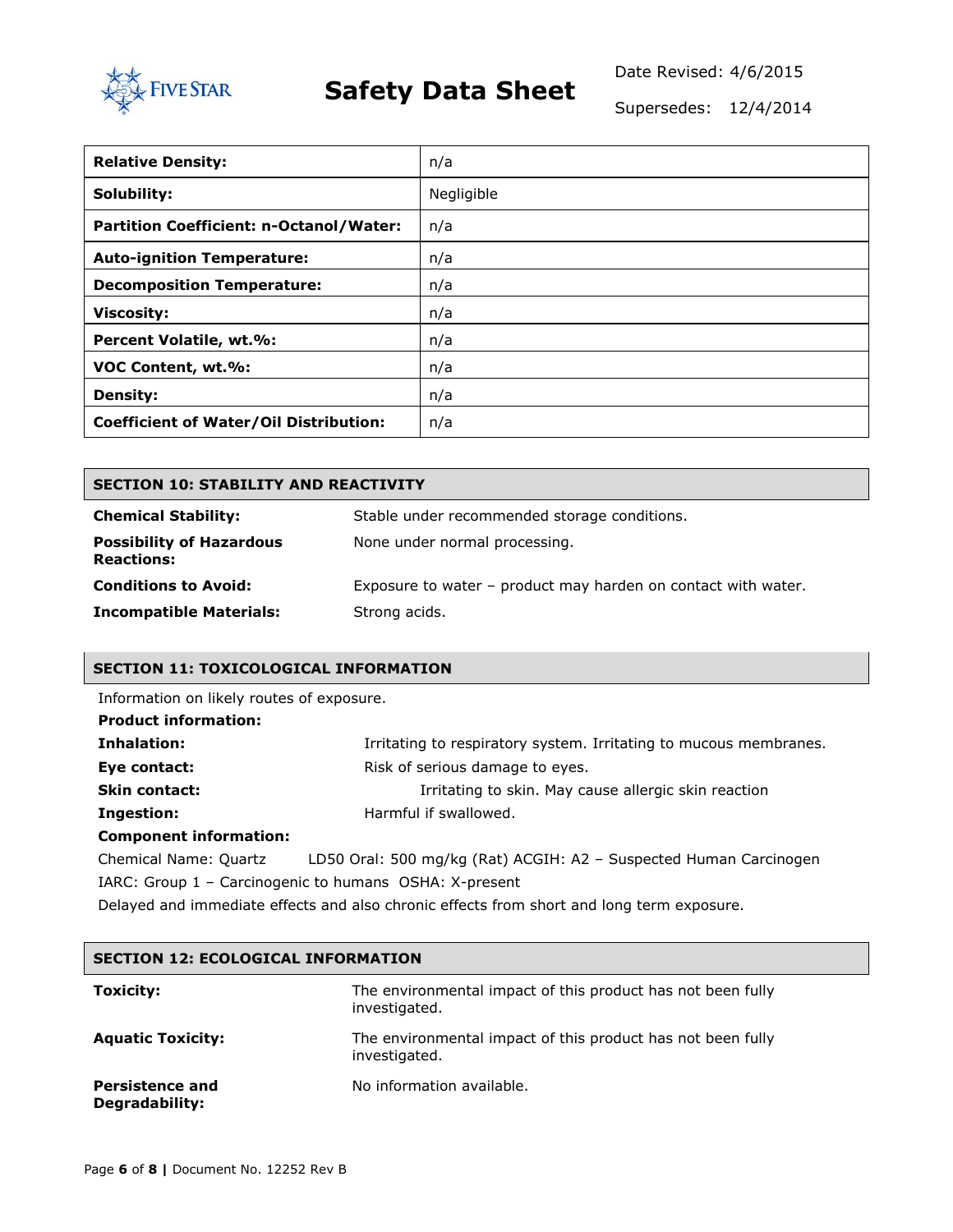

Date Revised: 4/6/2015

Supersedes: 12/4/2014

| <b>Bio-accumulative Potential:</b>                 | Does not accumulate in organisms                                                                                                                                                                                                                                                                                                                                                                                                                       |  |  |  |  |
|----------------------------------------------------|--------------------------------------------------------------------------------------------------------------------------------------------------------------------------------------------------------------------------------------------------------------------------------------------------------------------------------------------------------------------------------------------------------------------------------------------------------|--|--|--|--|
| <b>Mobility in Soil:</b>                           | No further relevant information available                                                                                                                                                                                                                                                                                                                                                                                                              |  |  |  |  |
| <b>Ecotoxical Effects</b><br><b>Remark:</b>        | No information available.                                                                                                                                                                                                                                                                                                                                                                                                                              |  |  |  |  |
| <b>Additional Ecological</b><br><b>Information</b> | No information available.                                                                                                                                                                                                                                                                                                                                                                                                                              |  |  |  |  |
| <b>General Notes:</b>                              | This statement was deduced from products with a similar structure or<br>composition. Due to available data on eliminability/decomposition and<br>bio-accumulation potential prolonged term damage of the environment<br>cannot be excluded. Do not allow undiluted product or large quantities<br>of it to reach ground water, water course or sewage system. Also<br>poisonous for fish and plankton in water bodies. Toxic for aquatic<br>organisms. |  |  |  |  |
| <b>PBT Assessment:</b>                             | N/A                                                                                                                                                                                                                                                                                                                                                                                                                                                    |  |  |  |  |
| <b>vPvB Assessment:</b>                            | N/A                                                                                                                                                                                                                                                                                                                                                                                                                                                    |  |  |  |  |
| <b>Other Adverse Effects:</b>                      | No further relevant information available                                                                                                                                                                                                                                                                                                                                                                                                              |  |  |  |  |

### **SECTION 13: DISPOSAL CONSIDERATIONS**

| <b>Waste Treatment Methods</b> |                                                                                                                                                                                                                                                                                                                                           |
|--------------------------------|-------------------------------------------------------------------------------------------------------------------------------------------------------------------------------------------------------------------------------------------------------------------------------------------------------------------------------------------|
| <b>Recommendation:</b>         | This material as supplied is not a hazardous waste according to Federal<br>regulations (40CFR261). This material could become a hazardous<br>waste if it is mixed with or otherwise comes in contact with a<br>hazardous waste, if chemical additions are made to this material, or if<br>the material is processed or otherwise altered. |
| <b>Uncleaned Packaging</b>     |                                                                                                                                                                                                                                                                                                                                           |
| <b>Recommendation:</b>         | Disposal must be made according to official regulations. Do not re-use<br>empty containers.                                                                                                                                                                                                                                               |

| <b>SECTION 14: TRANSPORT INFORMATION</b>                                               |                |  |  |
|----------------------------------------------------------------------------------------|----------------|--|--|
| <b>US DEPARTMENT of</b><br><b>TRANSPORTATION (DOT)</b><br><b>Proper Shipping Name:</b> | Not regulated. |  |  |
| Class:                                                                                 | n/a            |  |  |
| <b>UN #:</b>                                                                           | n/a            |  |  |
| <b>Packing Group:</b>                                                                  | n/a            |  |  |